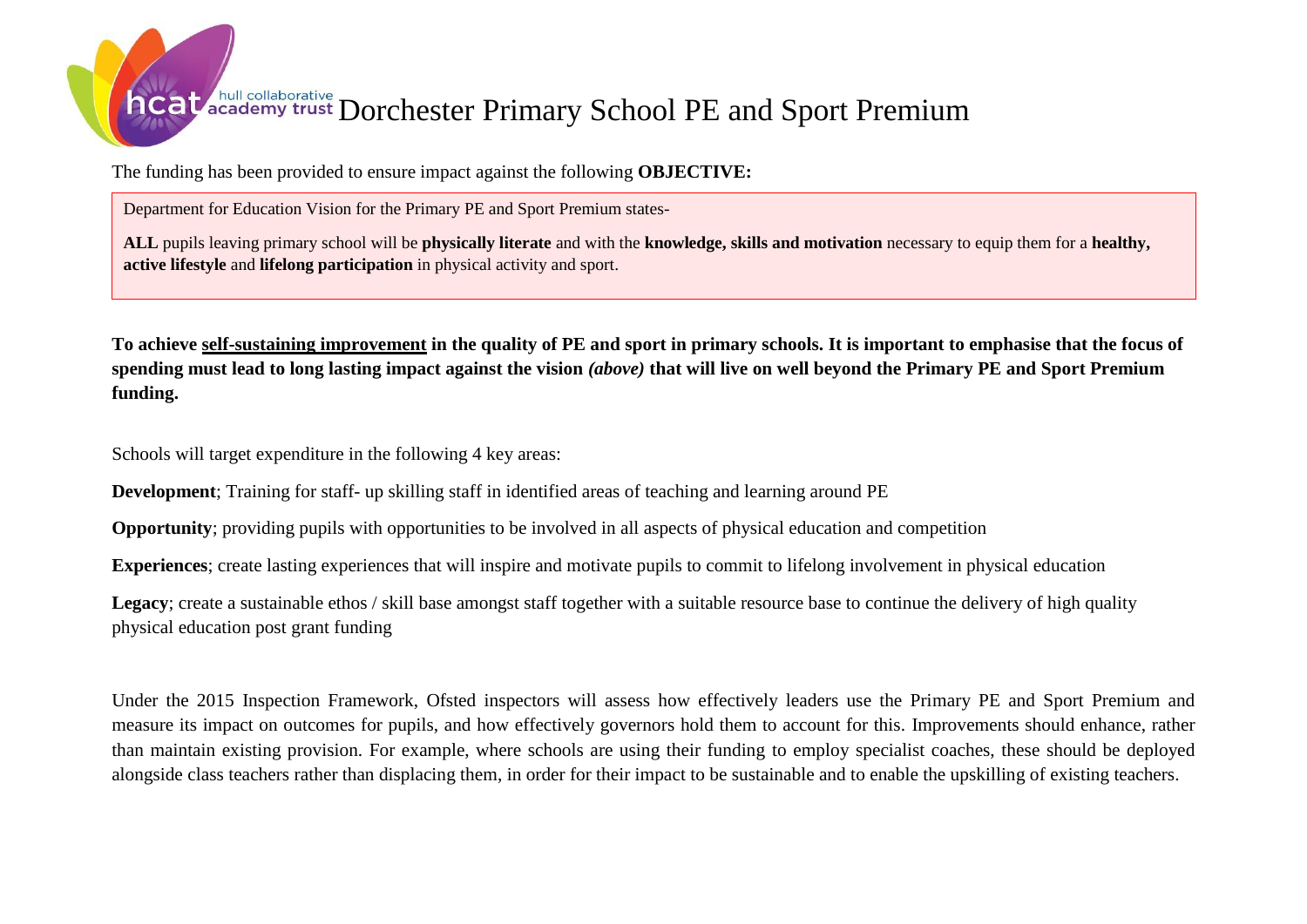

Primary Physical Education and Sport premium planning and actions should show how use of funding contributes to this vision through identified school priorities which can be measured through reference to key outcome indicators. It is important that the main drivers for improvement are those identified by the school through their self-review. Each school should aim to achieve the following objective:

## **HOW TO USE THE PRIMARY PE AND SPORT PREMIUM**

Schools must use the funding to make additional and sustainable improvements to the quality of PE and sport they offer. This means that you should use the premium to:

- develop or add to the PE and sport activities that your school already offers
- make improvements now that will benefit pupils joining the school in future years

For example, you can use your funding to:

- hire qualified sports coaches to work with teachers
- provide existing staff with training or resources to help them teach PE and sport more effectively
- introduce new sports or activities and encourage more pupils to take up sport
- support and involve the least active children by running or extending school sports clubs, holiday clubs and [Change4Life](http://www.nhs.uk/change4life/Pages/change-for-life.aspx) clubs
- run sport competitions
- increase pupils' participation in the [School Games](https://www.gov.uk/government/policies/getting-more-people-playing-sport/supporting-pages/the-school-games)
- run sports activities with other schools

You should **not** use your funding to: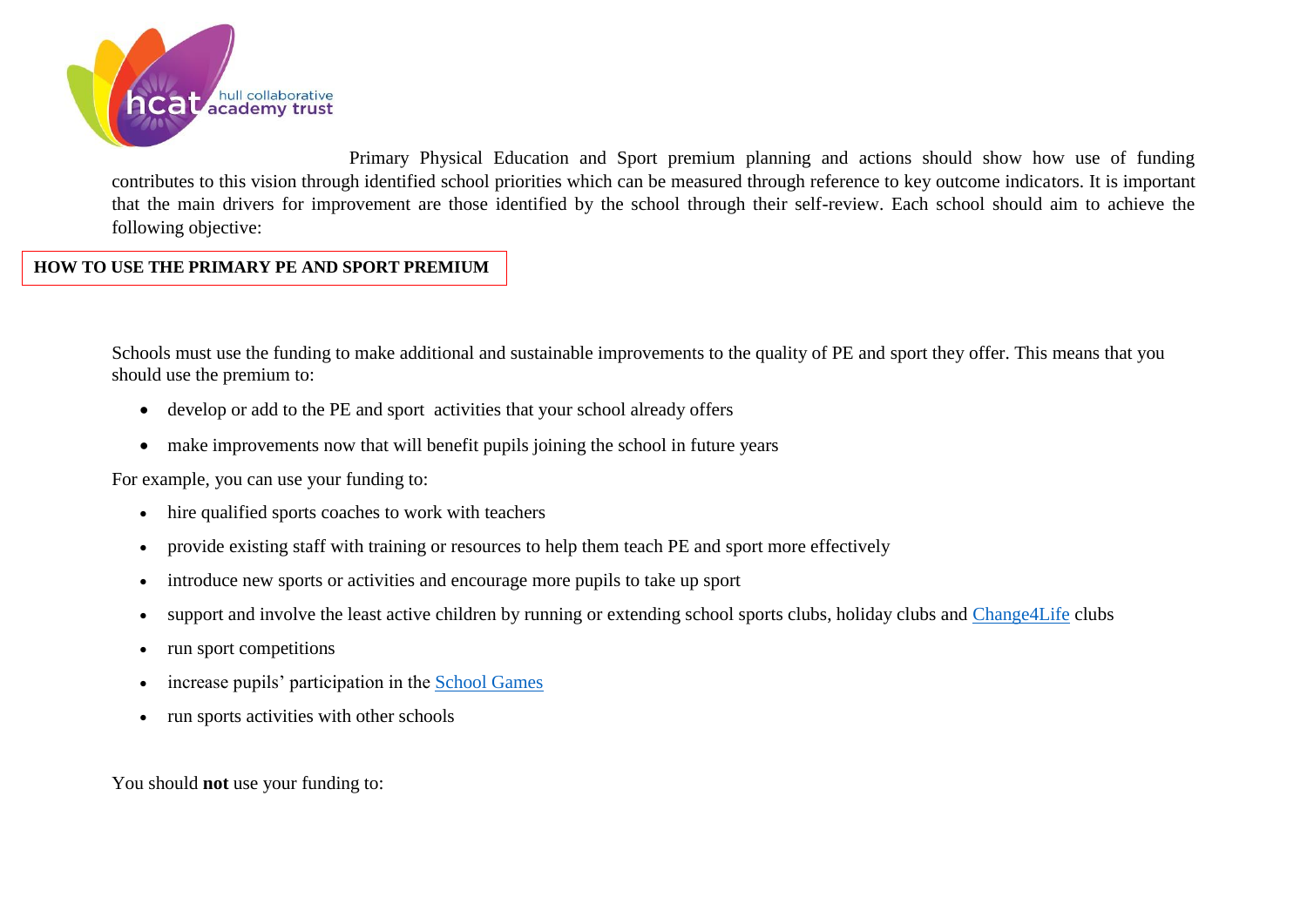

- employ coaches or specialist teachers to cover [planning preparation and assessment \(PPA\)](https://www.gov.uk/government/uploads/system/uploads/attachment_data/file/341951/School_teachers__pay_and_conditions_2014.pdf) arrangements these should come out of your core staffing budgets
- $\bullet$  teach the minimum requirements of [the national curriculum](https://www.gov.uk/government/publications/national-curriculum-in-england-physical-education-programmes-of-study) including those specified for swimming.

**Vision**: **ALL** pupils leaving primary school **physically literate** and with the **knowledge, skills and motivation** necessary to equip them for a **healthy, active lifestyle** and **lifelong participation** in physical activity and sport.

**Objective**: To achieve **self-sustaining** improvement in the quality of PE and sport in primary schools against 5 key indicators:

- 1. the engagement of all pupils in regular physical activity kick-starting healthy active lifestyles
- 2. the profile of PE and sport being raised across the school as a tool for whole school improvement
- 3. increased confidence, knowledge and skills of all staff in teaching PE and sport
- 4. broader experience of a range of sports and activities offered to all pupils
- 5. increased participation in competitive sport

## **SECTION 3 – PLANNING YOUR PROVISION AND BUDGET FOR THE COMING YEAR**

**Use the template below to plan how you intend on spending your Primary PE and Sport Premium funding this academic year, to include which of the 5 key indicators that priority relates to. The greyed out boxes allow you to re-visit this section later in the year to review and plan next steps.**

|         | <b>Total fund allocated:</b><br>£18,640 |
|---------|-----------------------------------------|
| 2019-20 | Total spend: £19,000                    |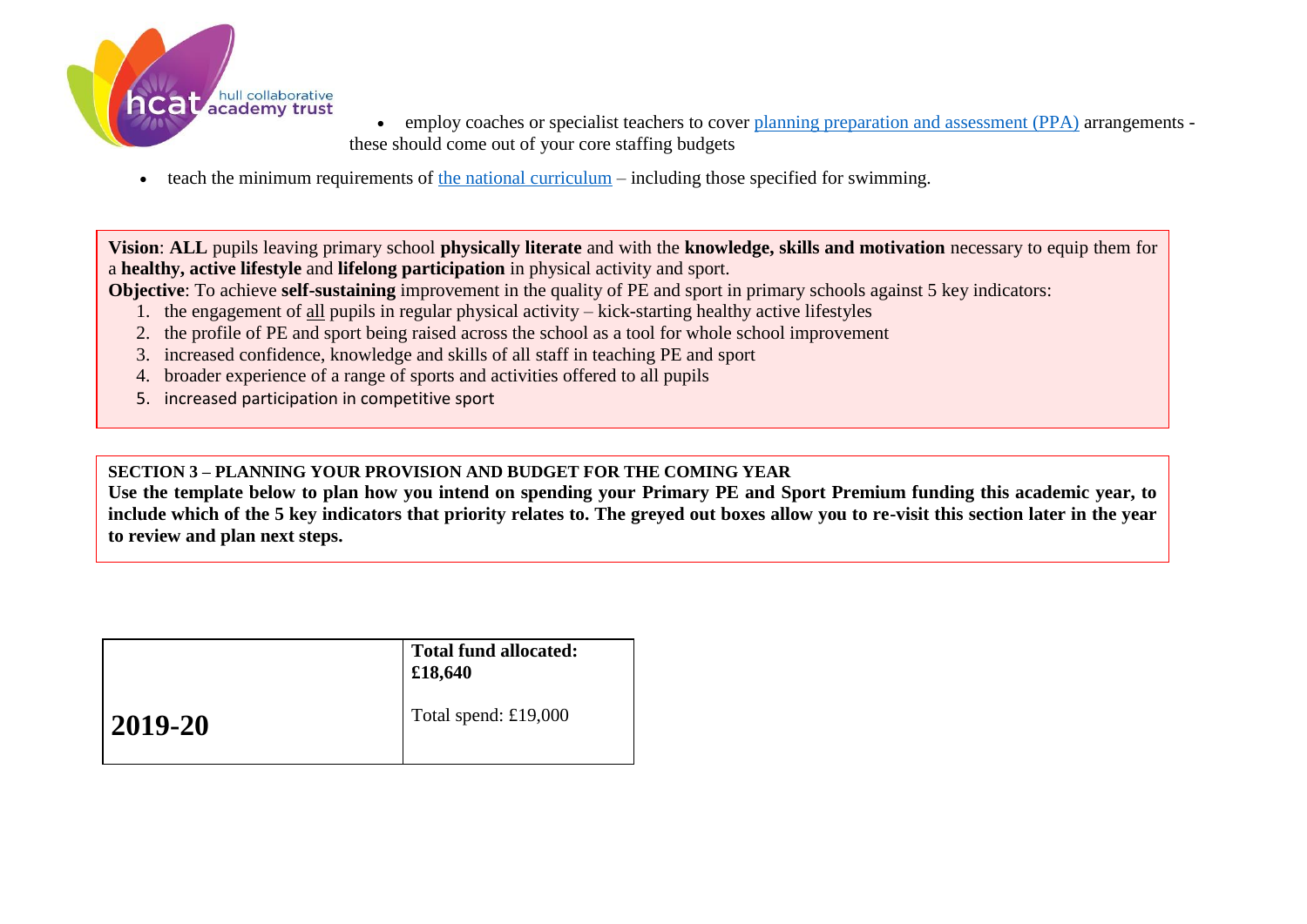

| PE and Sport<br>Premium Key<br>Outcome                                                                      | School Focus/<br>planned <b>Impact</b><br>on pupils<br>Why is this a<br>focus?                                                                                                                                                                                                                                                         | Actions to<br>Achieve                                                                                                         | Planned<br>Funding | Actual<br>Funding | <b>Actual Impact</b><br>(following Review)<br>on pupils | Sustainability/<br><b>Next Steps</b> |
|-------------------------------------------------------------------------------------------------------------|----------------------------------------------------------------------------------------------------------------------------------------------------------------------------------------------------------------------------------------------------------------------------------------------------------------------------------------|-------------------------------------------------------------------------------------------------------------------------------|--------------------|-------------------|---------------------------------------------------------|--------------------------------------|
| Development; CPD<br>- Up skilling staff in<br>identified areas of<br>teaching and<br>learning around<br>PE. | Increase<br>confidence,<br>knowledge and<br>skills of all staff<br>in teaching PE,<br>particularly<br>the<br>sports<br>school<br>struggles<br>to<br>facilitate,<br>therefore<br>facilitating high<br>quality<br>experiences for<br>pupils.<br><b>This</b><br>gives them the<br>best<br>opportunity to<br>their<br>nurture<br>interests | Coaching from<br>First Step - CPD<br>for staff on<br>delivering an<br>active curriculum<br>and an extended<br>range of skills | £3900              |                   |                                                         |                                      |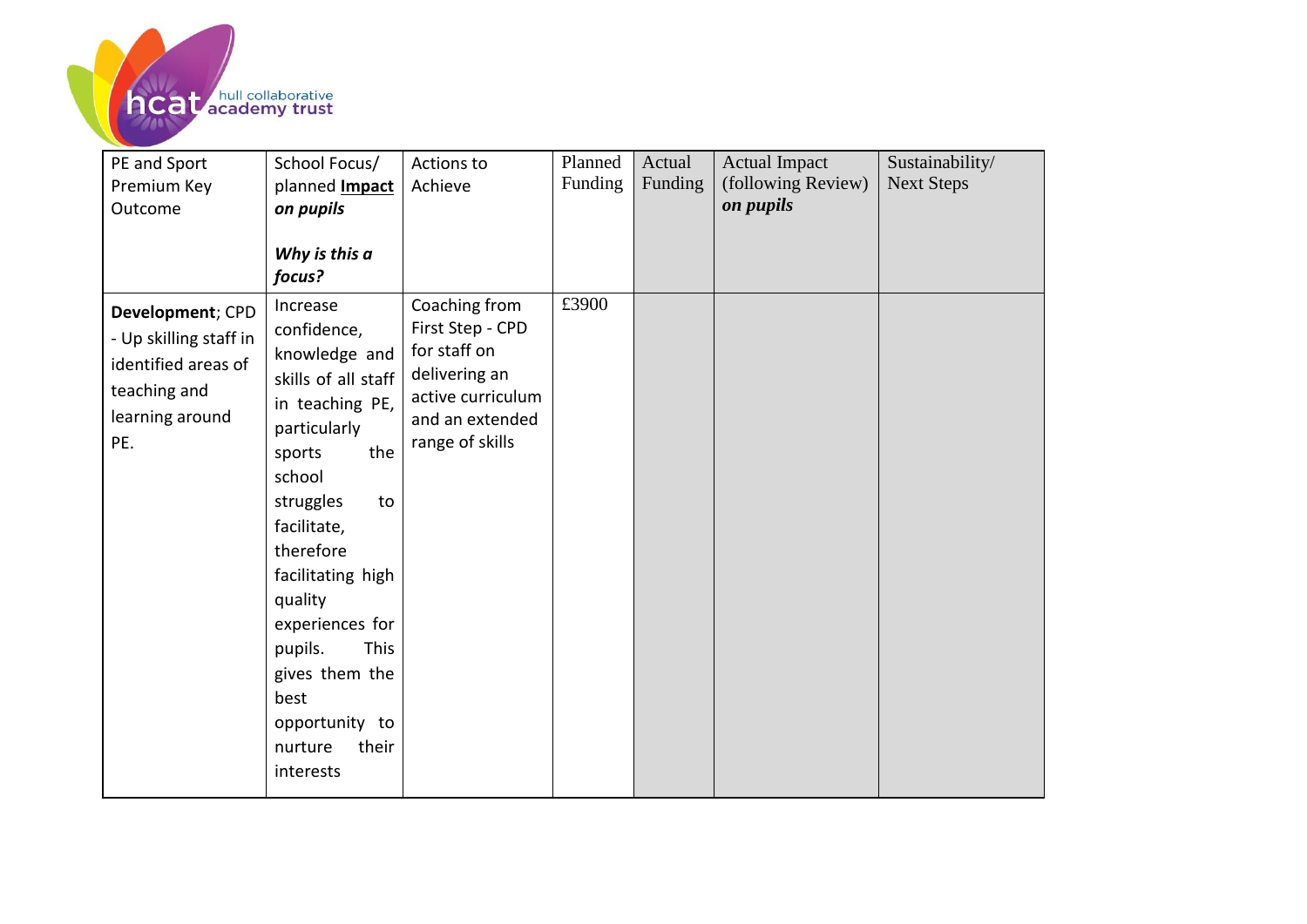

|                                                                                                                                        | PE<br><b>SLT</b><br>and<br>subject lead to<br>monitor<br>and<br>the<br>evaluate<br>of<br>assessment<br>pupil<br>opportunities<br>development<br>and progress in<br>PE |                                                                                                                                                                |                       |  |  |
|----------------------------------------------------------------------------------------------------------------------------------------|-----------------------------------------------------------------------------------------------------------------------------------------------------------------------|----------------------------------------------------------------------------------------------------------------------------------------------------------------|-----------------------|--|--|
| Opportunity;<br>Providing pupils<br>with opportunities<br>to be involved in<br>all aspects of<br>physical education<br>and competition | Pupils will be<br>exposed to a<br>wider range of<br>sports, giving<br>them a greater<br>chance of been<br>involved in all<br>aspects of the<br>PE curriculum          | Coaching from<br>First Step-<br>Coaches will<br>teach sports we<br>cannot facilitate<br>e.g. lacrosse,<br>archery, fencing<br>Coaching from<br>First Step Wild | See<br>above<br>£1000 |  |  |
|                                                                                                                                        | Pupils will have<br>the<br>opportunity to<br>enter different<br>competitions<br>and showcase<br>their learnt                                                          | <b>Humber Active</b><br><b>Schools</b><br>Membership                                                                                                           | £1500                 |  |  |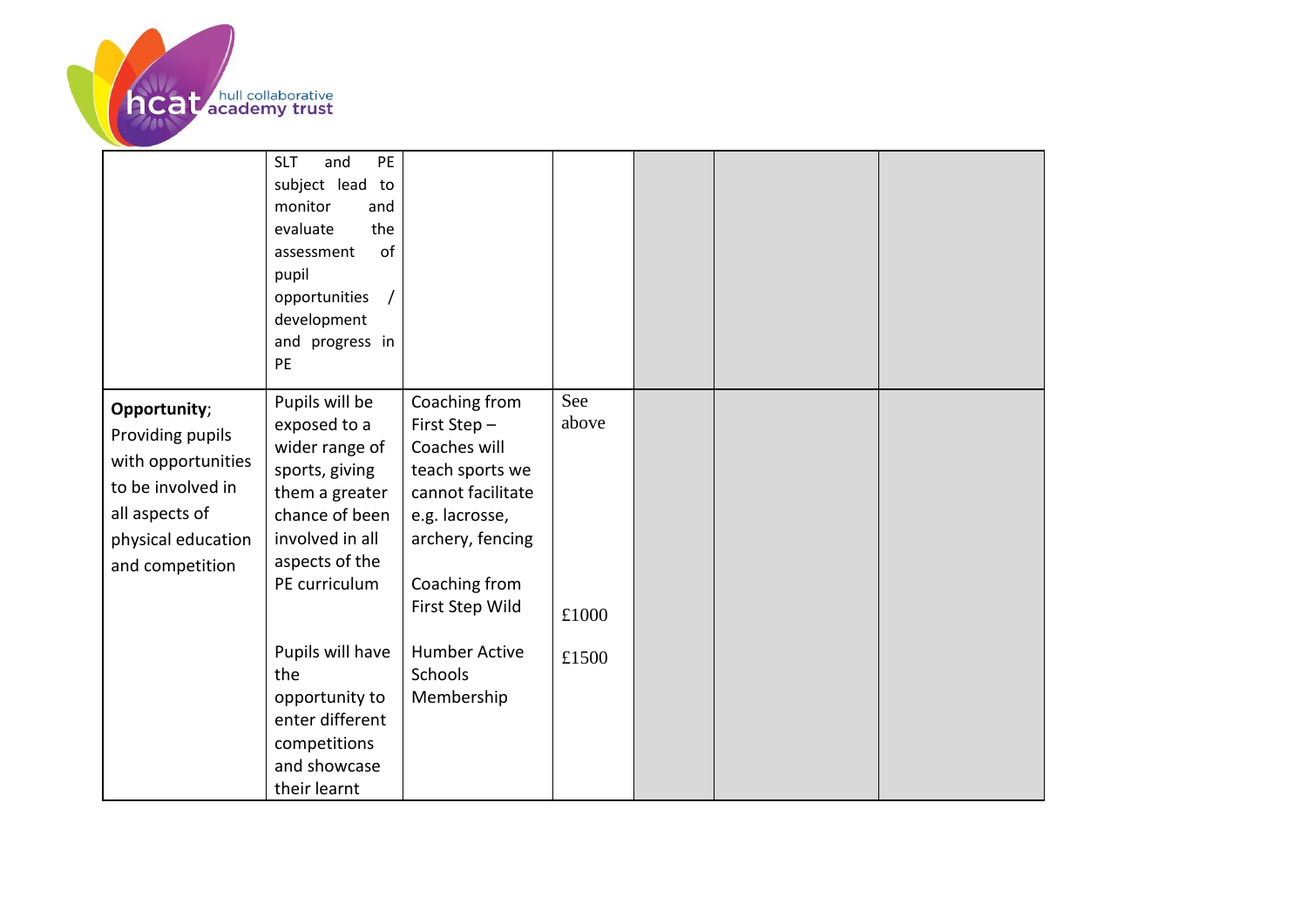

|                                                                                                                                        | skills in a<br>competitive<br>environment.<br>This also gives<br>pupils the<br>ability to<br>demonstrate<br>and hone their<br>teamwork skills |                                                                                                               |       |  |  |
|----------------------------------------------------------------------------------------------------------------------------------------|-----------------------------------------------------------------------------------------------------------------------------------------------|---------------------------------------------------------------------------------------------------------------|-------|--|--|
| To continue<br>development of<br>opportunities for<br>pupils to engage in<br>healthy lifestyles /<br>make healthy<br>choices / develop | Sports leaders<br>will run<br>different<br>activities<br>during playtime<br>and lunch time<br>that encourage<br>children to                   | Continued<br>training of sports<br>leaders to deliver<br>the Physical<br>Education<br>activities and<br>games | £100  |  |  |
| sensory diets /<br>input.                                                                                                              | engage, move,<br>try out<br>different<br>equipment<br>Key pupils will<br>have access to                                                       | provide<br>equipment for<br>outdoor times -<br>leading to<br>engagement<br>provide                            | £2500 |  |  |
|                                                                                                                                        | relevant<br>equipment that<br>enables them<br>to self-regulate                                                                                | equipment to<br>support sensory<br>diets/breaks                                                               | £1000 |  |  |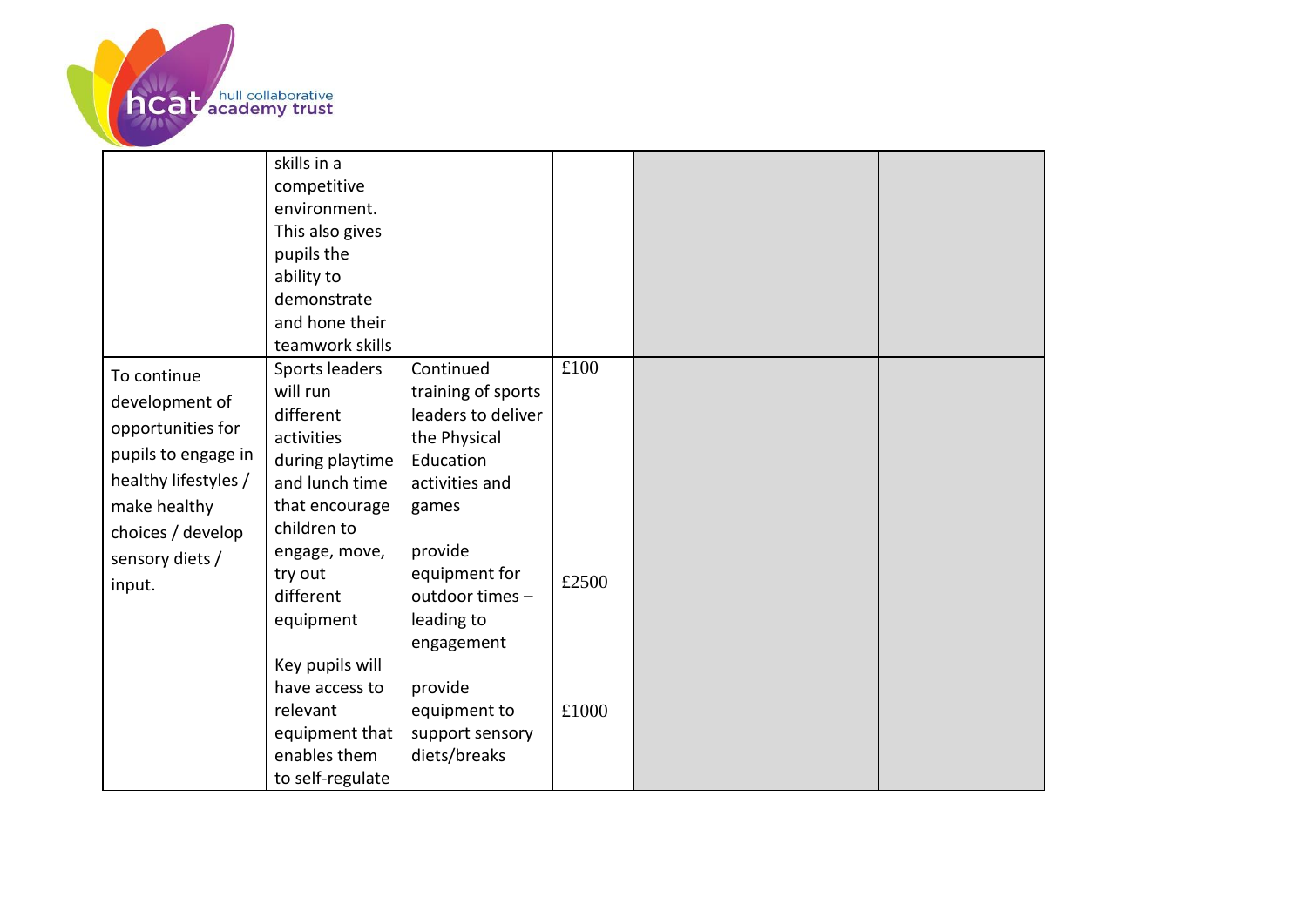

|                                                                                                                                                                                                                 | and have<br>bespoke<br>sensory diet                                                                                                                                                  |                                                                                                                            |       |  |  |
|-----------------------------------------------------------------------------------------------------------------------------------------------------------------------------------------------------------------|--------------------------------------------------------------------------------------------------------------------------------------------------------------------------------------|----------------------------------------------------------------------------------------------------------------------------|-------|--|--|
| <b>Experiences;</b><br>Create lasting<br>experiences that<br>will inspire and<br>motivate pupils to<br>commit to lifelong<br>involvement in<br>physical education                                               | Pupils will be<br>exposed to a<br>wider range of<br>sports and will<br>have the<br>opportunity to<br>learn new skills<br>giving them<br>more chance to<br>nurture their<br>interests | Coaching from<br>First Step-<br>Coaches will<br>teach sports we<br>cannot facilitate<br>e.g. lacrosse,<br>archery, fencing | £3900 |  |  |
| Legacy; Create a<br>sustainable ethos /<br>skill base amongst<br>staff together with<br>a suitable resource<br>base to continue<br>the delivery of high<br>quality physical<br>education post<br>grant funding. | Pupils will be<br>able to use a<br>wider and<br>better quality<br>of equipment                                                                                                       | Purchasing new<br>equipment to<br>replace existing,<br>older equipment                                                     | £2500 |  |  |